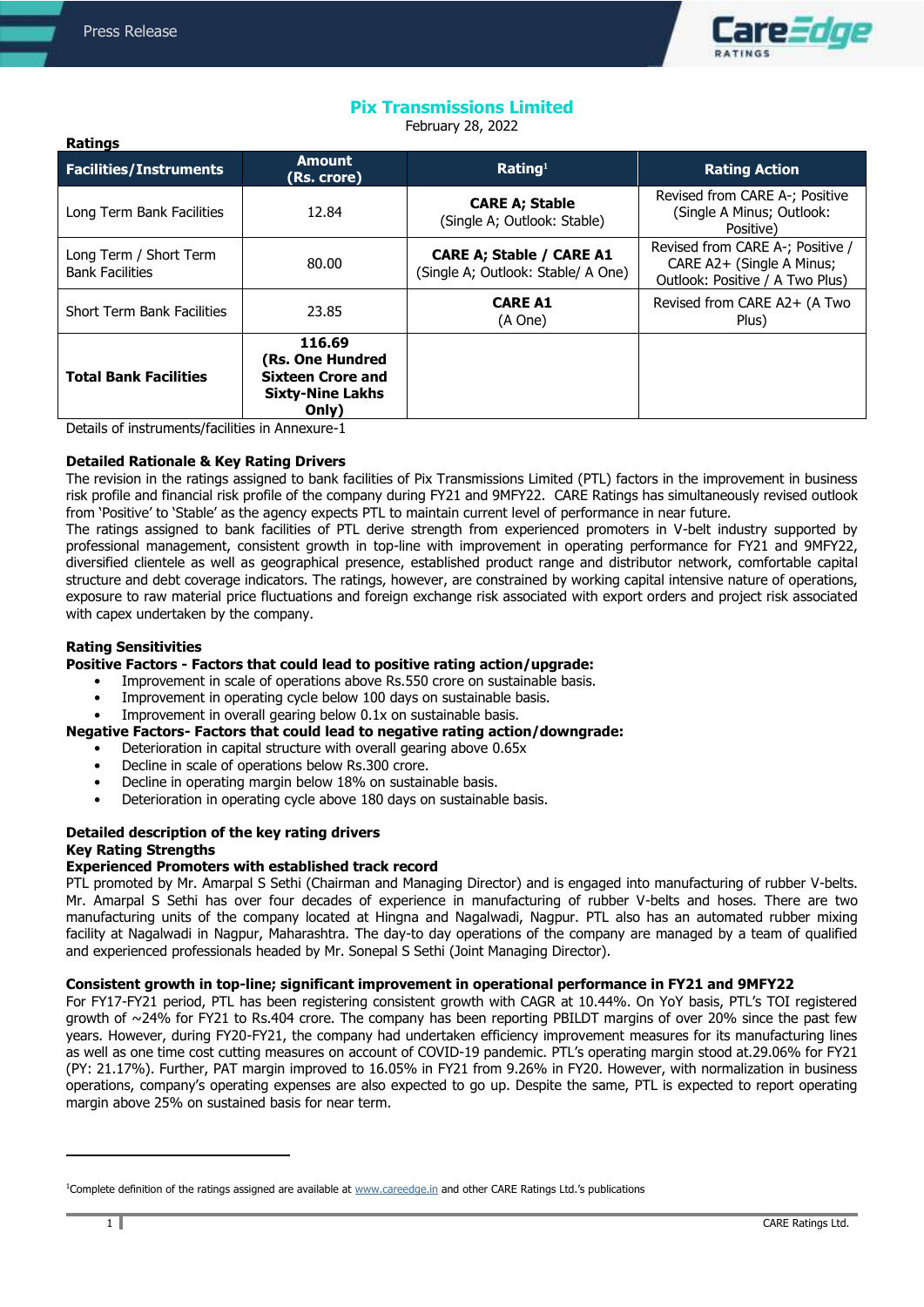

9MFY22 performance of the company remains robust with TOI of Rs.344 crore vis-à-vis TOI of Rs.273 crore in 9MFY21. Further, operating margins has moderated marginally from 28.94% for 9MFY21 to 26.53% for 9MFY22 due to significant rise in raw material prices as well as rise in operating expenses of the company. Going forward, PTL is expected to deliver operating margins above 25%, backed by improvement in manufacturing processes and upgradation of machinery.

#### **Diversified geographical presence and low customer concentration risk**

PTL's revenue base is diversified with 50% of revenue coming from exports market during FY21. PTL mainly exports to European countries and the US. Further, PTL has a diversified customer profile with low customer concentration risk with top 5 customers (excl. sales to subsidiaries) contributing to 16% in net sales for FY21 as against 19% contribution to net sales in FY20.

#### **Comfortable capital structure and financial risk profile; capital structure to remain comfortable going forward despite partially debt funded capex**

PTL's capital structure remains satisfactory with overall gearing (including acceptance on LC) at 0.30x as on March 31, 2021 (PY: 0.48x). Going forward, PTL's capital structure expected to show modest decline due to partially debt-funded capex, although is expected to remain at comfortable level. As on March 31, 2021, PTL's debt profile consist of term loan from banks, unsecured loan from directors and working capital limits of Rs.80 crore.

The debt coverage indicators are showing an improving trend over the past few years due to improvement in operating performance and accretion of profits to reserves. Total debt to cash accruals ratio improved significantly to 0.86x for FY21 (PY: 2.14x). Interest coverage improved to 12.85x for FY21 vis-à-vis 5.80x for FY21, led by improvement in operating margin. For H1FY22, interest coverage stood at 18.35x. Going forward, interest coverage is expected to remain healthy above 15x.

#### **Key Rating Weaknesses**

# **Working capital intensive operations; however, liquidity position remains strong**

PTL's operations are working capital intensive. Operating cycle of the company remained high at 158 days in FY21 (162 days in FY20) driven by the high inventory holding period and high receivable days. The average collection period of PTL improved marginally from 76 days in FY20 to 67 days in FY21. The average inventory holding period deteriorated slightly from 114 days in FY20 to 123 days in FY21. The working capital utilization for the past 12 months ending in Dec-21 has been moderate at 50%. The utilization remains moderate as the company also uses its internal accruals to meet working capital requirements.

#### **Exposure to raw material price fluctuations and foreign exchange risk associated with export orders**

Rubber and Rayon are the key raw materials for the manufacturing of rubber V-belts constituting 60-65% of total raw material purchases of PTL. The prices of these commodities have shown volatility in the past few years. PTL is thus exposed to a certain extent to such fluctuation in prices.

Furthermore, PTL is a net exporter of goods with approximately 40% of the Raw Materials purchases being imported and around  $~55\%$  of the total sales comprising exports. Further, the company has moved away from bill discounting mechanism to hedge its forex exposure. The company has availed a foreign currency term loan which provides natural hedge for balance receivable for export. Hence, risk of foreign exchange volatility is partially mitigated.

# **Capex plan to enhance capacity and streamline operations**

In FY21, the company had undertaken capex to the tune of  $\sim$ Rs.25 crore which was mainly towards technology upgradation. As per the management, improvement in technology has led the company to phase out older machinery with latest technology. The company is undertaking this transformation in a phased manner, without disrupting overall operations. For FY22, the company is undertaking capex of  $\sim$ Rs.60 crore (with debt-equity ratio of 3:1) for streamlining operations and increasing capacity for meeting market demand as well as launching new products. PTL is in the final stage of completing the capex. As per the management, entire project is expected to be completed by Q1FY23. Hence, project risk associated with current year's capex is partially mitigated.

Capex for FY23-FY24 is still under consideration stage and will focus mainly on upgrading machinery and equipment for meeting market demand as well as introducing new products to make PTL has one-stop shop for its industrial customers. The company would assess the demand situation and accordingly decide on the capex. The capex for FY23-24 is expected to be funded through internal accruals owing to strong cash generation ability of the company.

In respect of the capex for above mentioned period, although the company is exposed to execution risk, the same is mitigated to an extent as the capex is for expansion of the existing capacities and upgradation of technology. Further, the company has successfully implemented capex in the past which has resulted into incremental revenue over the years.

#### **Liquidity: Strong**

PTL's liquidity profile is marked by healthy cash balance of Rs.10.07 crore and current ratio at 2.54x as on March 31, 2021. Average working capital utilization remains around 50% for 12-month period ending in Dec-21, providing sufficient headroom for meeting incremental working capital needs through existing credit line as well as from internal accruals. During FY22, PTL has term loan repayment of Rs.4.84 crore against expected cash accruals of Rs.95 crore. Till 31-Jan-2022, PTL has repaid Rs.3.74 crore out of its gross repayment obligations for the year. The company is also undertaking capex of Rs.60 crore, funded through debt-equity ratio of 3:1. Considering above, PTL's liquidity profile remains strong.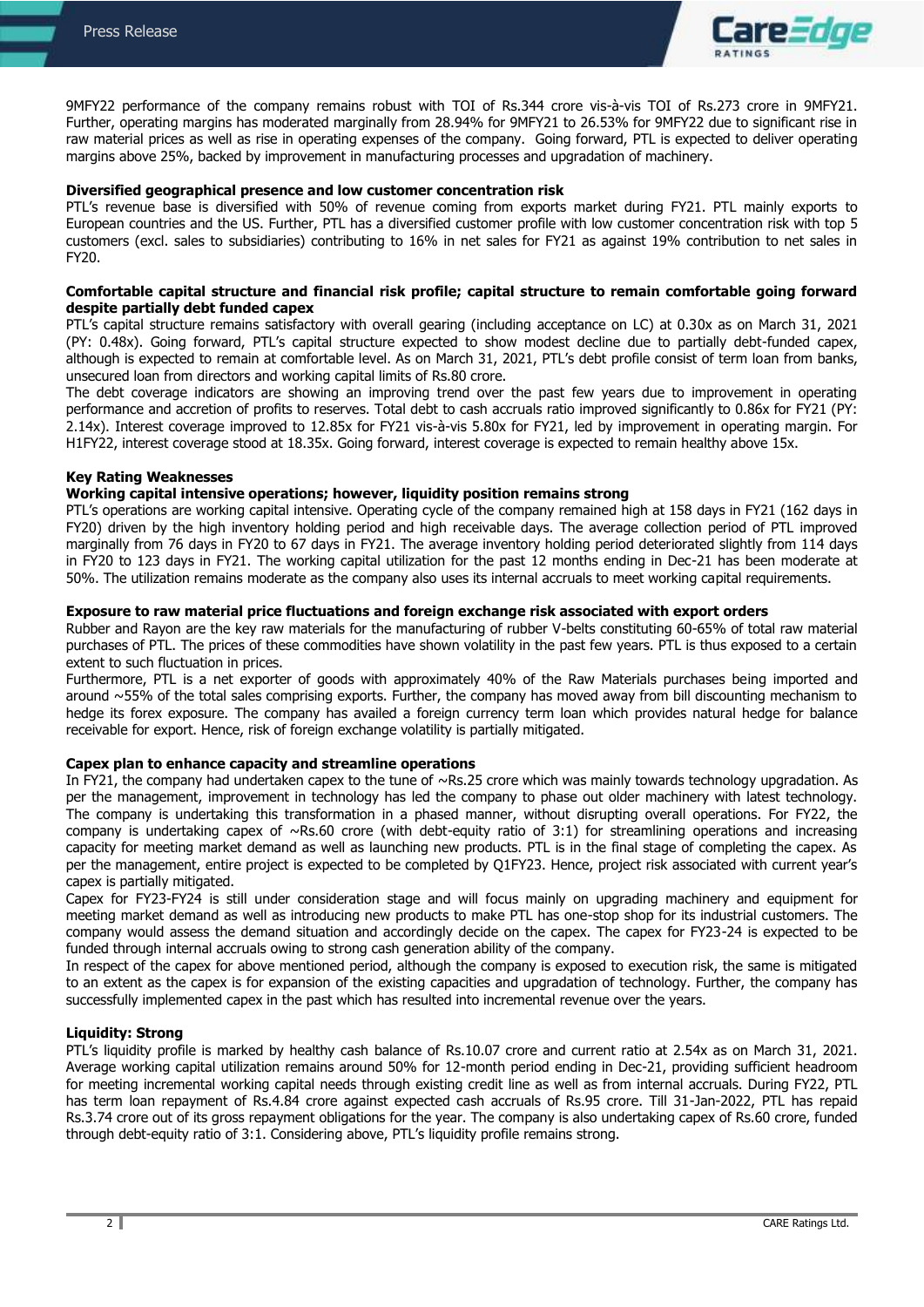

# **Analytical approach: Consolidated**

CARE analysed PTL's credit profile by considering consolidated financial statements of the company owing to financial and operational linkages between the parent, subsidiaries and step down subsidiaries as well as common management. These subsidiaries are not engaged in manufacturing activities and are marketing arms.

The following subsidiaries have been consolidated:

| Name of the subsidiary             | Percentage holding in subsidiary                                | <b>Country</b> |
|------------------------------------|-----------------------------------------------------------------|----------------|
| PIX Middle East FZC                | 100%                                                            | <b>UAE</b>     |
| PIX Transmissions (Europe) Limited | 100%                                                            | UK             |
| PIX Middle East Trading LLC        | 100% shares held by PIX Middle East FZC, UAE                    | <b>UAE</b>     |
| PIX Germany GmbH                   | 100% shares held by PIX Transmissions (Europe) Limited, England | Germanv        |

### **Applicable Criteria**

[Policy on default recognition](https://www.careratings.com/pdf/resources/CARE) **[Consolidation](https://www.careratings.com/upload/NewsFiles/GetRated/Rating%20Methodology-Consolidation_October2020.pdf)** Financial Ratios – [Non financial Sector](https://www.careratings.com/pdf/resources/Financial%20ratios%20-%20Non%20Financial%20Sector_March2021.pdf) [Liquidity Analysis of Non-financial sector entities](https://www.careratings.com/pdf/resources/Liquidity%20Analysis%20of%20Non%20-%20Financial%20Sector%20entities_May2020.pdf) [Rating Outlook and Credit Watch](https://www.careratings.com/pdf/resources/Rating%20Outlook%20and%20credit%20watch_May2020.pdf) [Short Term Instruments](https://www.careratings.com/upload/NewsFiles/GetRated/Short%20Term%20Instruments%20_February2021.pdf) [Manufacturing Companies](https://www.careratings.com/upload/NewsFiles/GetRated/Rating%20Methodology-Manufacturing%20Companies_December2020.pdf)

## **About the Company**

Incorporated in July 1981, Pix Transmission Limited (PTL), is a public limited company promoted by Mr. Amarpal S Sethi (Chairman and Managing Director) and is involved in manufacturing of Mechanical power transmission products like rubber Vbelts, cut edge belts, Ribbed belts, synchronous belts, timing belts etc. Rubber V-belts manufactured by PTL find application in several end user segments such as industrial, agricultural, horticulture, special application belts, taper pulleys, Bush and couplings and automotive segment. PTL has a well diversified product range with extensive range of tooling to cover a broad spectrum of belt construction types and sizes. PTL also has extensive network of committed channel partners across verticals ably supported by robust infrastructure/systems. There are two manufacturing units of the company located at Hingna, Nagpur & an automated rubber mixing facility at Nagalwadi in Nagpur, Maharashtra. PTL's products are sold in India and abroad through its network of approximately 250 distributors and channel partners spread across 100 countries.

| <b>Brief Financials (Rs. crore)</b> | 31-03-2020 (A) | $31-03-2021(A)$ | <b>9MFY22 (UA)</b> |
|-------------------------------------|----------------|-----------------|--------------------|
| Total operating income              | 326.46         | 404.43          | 344.95             |
| PBILDT                              | 69.10          | 117.51          | 91.52              |
| <b>PAT</b>                          | 30.23          | 64.90           | 53.38              |
| Overall gearing (times)             | 0.48           | 0.30            | <b>NA</b>          |
| Interest coverage (times)           | 5.80           | 12.85           | <b>NA</b>          |

A: Audited, UA: Unaudited, NA: Not available

#### **Status of non-cooperation with previous CRA:** Not applicable

**Any other information:** Not applicable

## **Rating History for last three years:** Please refer Annexure-2

**Covenants of rated instrument / facility:** Detailed explanation of covenants of the rated instruments/facilities is given in Annexure-3

**Complexity level of various instruments rated for this company**: Annexure 4

#### **Annexure-1: Details of Instruments / Facilities**

| Name of the<br><b>Instrument</b>               | <b>ISIN</b>              | Date of<br><b>Issuance</b> | Coupon<br>Rate | <b>Maturity</b><br><b>Date</b> | Size of the<br><b>Issue</b><br>(Rs. crore) | <b>Rating assigned along</b><br><b>with Rating Outlook</b> |
|------------------------------------------------|--------------------------|----------------------------|----------------|--------------------------------|--------------------------------------------|------------------------------------------------------------|
| Fund-based - LT-Term Loan                      | ۰                        |                            |                | 2024                           | 12.84                                      | CARE A; Stable                                             |
| Fund-based - LT/ ST-<br>CC/PC/Bill Discounting | $\overline{\phantom{0}}$ | $\overline{\phantom{0}}$   |                |                                | 60.00                                      | CARE A; Stable / CARE A1                                   |
| Fund-based - LT/ ST-<br>CC/PC/Bill Discounting | -                        |                            |                |                                | 20.00                                      | CARE A; Stable / CARE A1                                   |
| Non-fund-based - ST-BG/LC                      | $\overline{\phantom{0}}$ |                            |                |                                | 23.85                                      | CARE A1                                                    |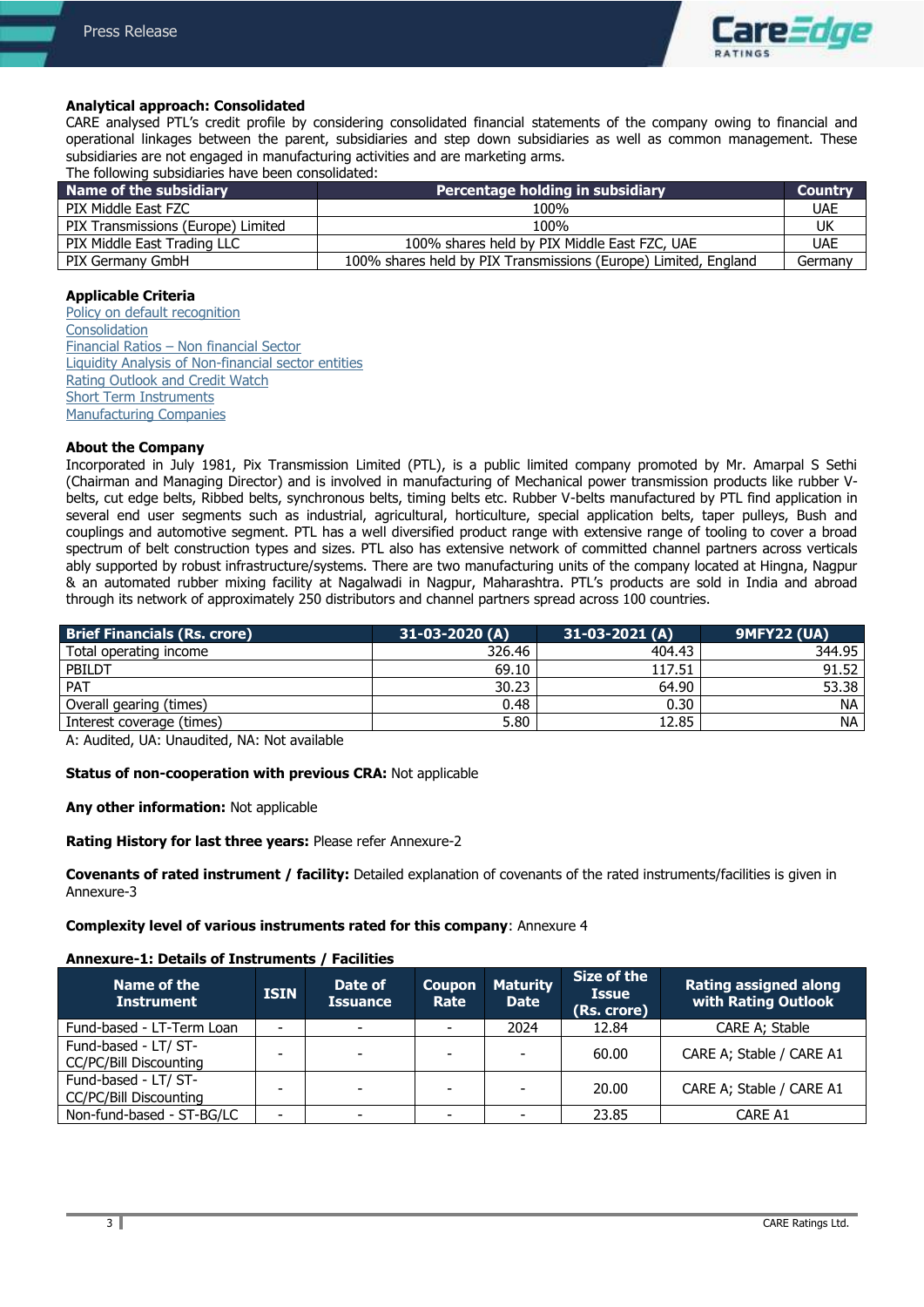

# **Annexure-2: Rating History of last three years**

|                |                                                            |           | <b>Current Ratings</b>                             |                                          | <b>Rating history</b>                                             |                                                                       |                                                                   |                                                        |
|----------------|------------------------------------------------------------|-----------|----------------------------------------------------|------------------------------------------|-------------------------------------------------------------------|-----------------------------------------------------------------------|-------------------------------------------------------------------|--------------------------------------------------------|
| Sr.<br>No.     | Name of the<br><b>Instrument/Bank</b><br><b>Facilities</b> | Type      | <b>Amount</b><br><b>Outstanding</b><br>(Rs. crore) | Rating                                   | Date( $s$ ) &<br><b>Rating(s)</b><br>assigned<br>in 2021-<br>2022 | Date(s) &<br>Rating(s)<br>assigned<br>in 2020-<br>2021                | Date(s) &<br>Rating(s)<br>assigned<br>in 2019-<br>2020            | Date(s) &<br>Rating(s)<br>assigned<br>in 2018-<br>2019 |
|                | Fund-based - LT-<br>Term Loan                              | LT        | 12.84                                              | CARE A;<br>Stable                        |                                                                   | $1)$ CARE A-;<br>Positive<br>$(19-Mar-21)$                            | $1)$ CARE A-;<br>Stable<br>$(19$ -Feb-20)                         | $1)$ CARE A-;<br>Stable<br>$(04-Jan-19)$               |
| $\overline{2}$ | Fund-based - LT/<br>ST-CC/PC/Bill<br>Discounting           | $LT/ST*$  | 60.00                                              | CARE A;<br>Stable /<br><b>CARE</b><br>A1 |                                                                   | $1)$ CARE A-;<br>Positive /<br>CARE A <sub>2</sub> +<br>$(19-Mar-21)$ | $1)$ CARE A-;<br>Stable /<br>$CARE A2+$<br>$(19-Feb-20)$          | $1)$ CARE A-;<br>Stable /<br>CARE A2+<br>$(04-Jan-19)$ |
| 3              | Fund-based - LT/<br>ST-CC/PC/Bill<br><b>Discounting</b>    | $LT/ST*$  | 20.00                                              | CARE A;<br>Stable /<br><b>CARE</b><br>A1 |                                                                   | $1)$ CARE A-;<br>Positive /<br>CARE A <sub>2</sub> +<br>$(19-Mar-21)$ | $1)$ CARE A-;<br>Stable /<br>CARE A <sub>2</sub> +<br>(19-Feb-20) | $1)$ CARE A-;<br>Stable /<br>CARE A2+<br>$(04-Jan-19)$ |
| 4              | Non-fund-based -<br>ST-BG/LC                               | <b>ST</b> | 23.85                                              | <b>CARE</b><br>A1                        |                                                                   | $1)$ CARE A2+<br>$(19-Mar-21)$                                        | 1)CARE A2+<br>(19-Feb-20)                                         | 1) CARE $A2+$<br>$(04-Jan-19)$                         |

\* Long Term / Short Term

## **Annexure-3: Detailed explanation of covenants of the rated instrument / facilities – Not applicable**

# **Annexure 4: Complexity level of various instruments rated for this company**

| Sr. No l | Name of instrument                         | <b>Complexity level</b> |
|----------|--------------------------------------------|-------------------------|
|          | Fund-based - LT-Term Loan                  | Simple                  |
|          | Fund-based - LT/ ST-CC/PC/Bill Discounting | Simple                  |
|          | Non-fund-based - ST-BG/LC                  | Simple                  |

# **Annexure 5: Bank Lender Details for this Company**

To view the lender wise details of bank facilities please **[click here](https://www.careratings.com/Bankdetails.aspx?Id=GtEEI0SLP3+1HgyvT2/2pA==)**

**Note on complexity levels of the rated instrument:** CARE Ratings Ltd. has classified instruments rated by it on the basis of complexity. Investors/market intermediaries/regulators or others are welcome to write to care@careedge.in for any clarifications.